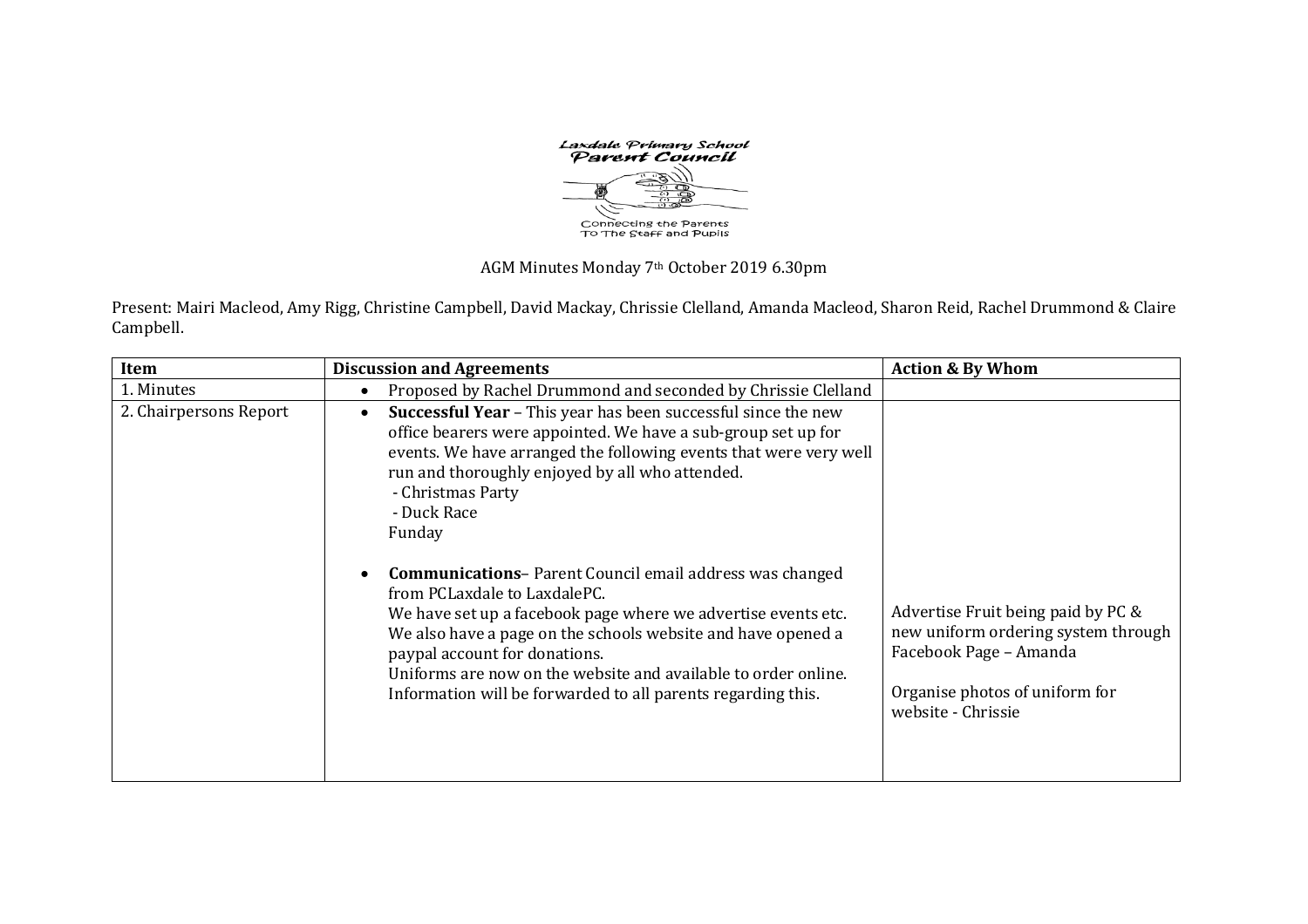| 3. Treasurers Report                                                                   | <b>Overview -Accounts have been verified by an accountant. There</b><br>were a couple of discrepancies with expenditure being added<br>twice last year but this has been sorted. The main difference this<br>year was fundraising.<br>This means the closing balance for the main account last year was<br>£1017.61 and not £681.16. The uniform account total remains the<br>same. Sgoil Araich was £5234.13 and not £4727.97.<br>New spreadsheets have been made up which should make things<br>easier for the Treasurer to run reports.<br><b>Closing Balances</b><br>Main Account £209.05<br>Uniform Account £10069.18<br>Sgoil Araich £4469.79<br>It was suggested that we move £2000 from the uniform account<br>$\bullet$ |  |
|----------------------------------------------------------------------------------------|----------------------------------------------------------------------------------------------------------------------------------------------------------------------------------------------------------------------------------------------------------------------------------------------------------------------------------------------------------------------------------------------------------------------------------------------------------------------------------------------------------------------------------------------------------------------------------------------------------------------------------------------------------------------------------------------------------------------------------|--|
| <b>Election of Office Bearers -</b><br>Chair, Treasurer &<br>Secretary                 | into the main account. This was agreed.<br>All Office Bearers were stood down, but it was noted that they<br>$\bullet$<br>were willing to stay on.<br>There was nobody who expressed an interest in becoming an<br>$\bullet$<br>office bearer, so David, Chrissie and Amanda remain.                                                                                                                                                                                                                                                                                                                                                                                                                                             |  |
| Amendment to<br>Constitution - Possibility<br>of adding a Vice Chair to<br>the Council | It was raised that we were looking at the possibility of a Vice<br>$\bullet$<br>Chair. This was for someone to take on the role and shadow the<br>Chair over the coming year, to take on some of the responsibilities<br>and willing to take on the role of Chair in the event the current<br>chair steps down.<br>Sharon Reid was appointed as Vice-Chair.<br>$\bullet$                                                                                                                                                                                                                                                                                                                                                         |  |
| 4. Head Teachers Report                                                                | Mairi Macleod thanked the council and voiced appreciation for the<br>continuous support and work undertaken.                                                                                                                                                                                                                                                                                                                                                                                                                                                                                                                                                                                                                     |  |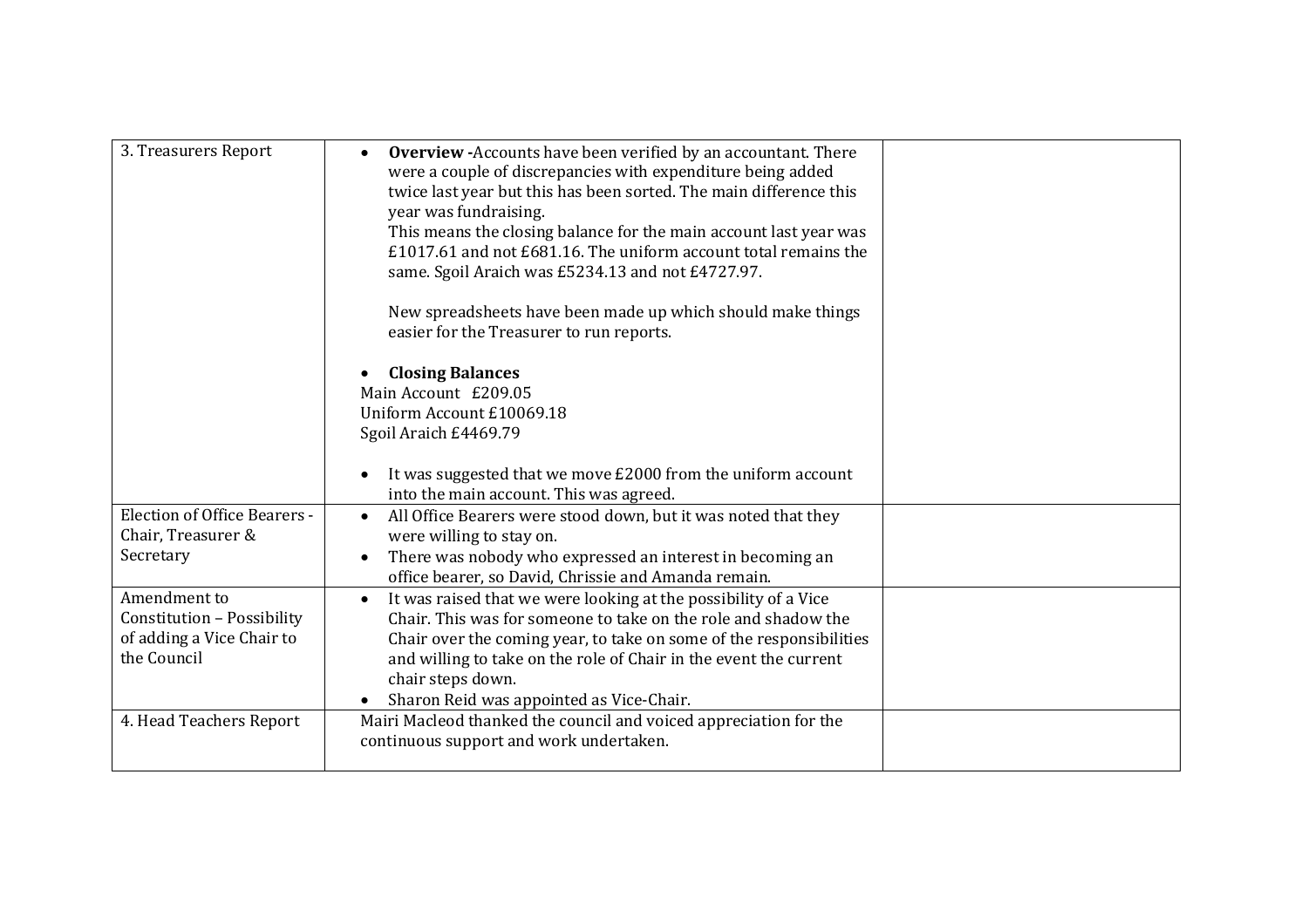| Go for Gold Sports Award - The school is the only school on Lewis<br>and Harris to have been awarded the Go for Gold Sports award after a<br>lot of hard work from the pupils, staff and parents. We have been<br>given the award until 2022 when we will need to show evidence again<br>to keep the award.<br>A celebration day has been planned for Friday 25th October at the<br>Sports Centre and the Running Track where the pupils will choose<br>which activities they would like to undertake. There will be a<br>presentation where it is hoped a representative of the award will be<br>present. Last year's P7 pupils will also be invited back for<br>celebrations. |                                     |
|---------------------------------------------------------------------------------------------------------------------------------------------------------------------------------------------------------------------------------------------------------------------------------------------------------------------------------------------------------------------------------------------------------------------------------------------------------------------------------------------------------------------------------------------------------------------------------------------------------------------------------------------------------------------------------|-------------------------------------|
| <b>Rights Respecting Schools-</b> This is one of the whole school<br>projects. This is an award run by UNICEF. A steering group has<br>been chosen. This project has big health and well-being links and<br>will help children know their rights.<br><b>Numeracy-</b> This is another whole school project. A steering group<br>$\bullet$<br>has been set up and baseline tests have been carried out in all<br>classes. Pupils and staff alike are looking forward to engaging in<br>Numeracy activities.                                                                                                                                                                      |                                     |
| <b>Janitor Post-</b> The Janitors post has been advertised - This is a<br>$\bullet$<br>permanent post.                                                                                                                                                                                                                                                                                                                                                                                                                                                                                                                                                                          |                                     |
| Free Fruit - The Parent Council were again thanked for funding<br>$\bullet$<br>the fruit for pupils.                                                                                                                                                                                                                                                                                                                                                                                                                                                                                                                                                                            |                                     |
| <b>Polytunnel</b> - Around the Polytunnel has been dug and tidied. This<br>will be used more by staff and pupils again.                                                                                                                                                                                                                                                                                                                                                                                                                                                                                                                                                         | Pupils to write a thank you letter. |
|                                                                                                                                                                                                                                                                                                                                                                                                                                                                                                                                                                                                                                                                                 |                                     |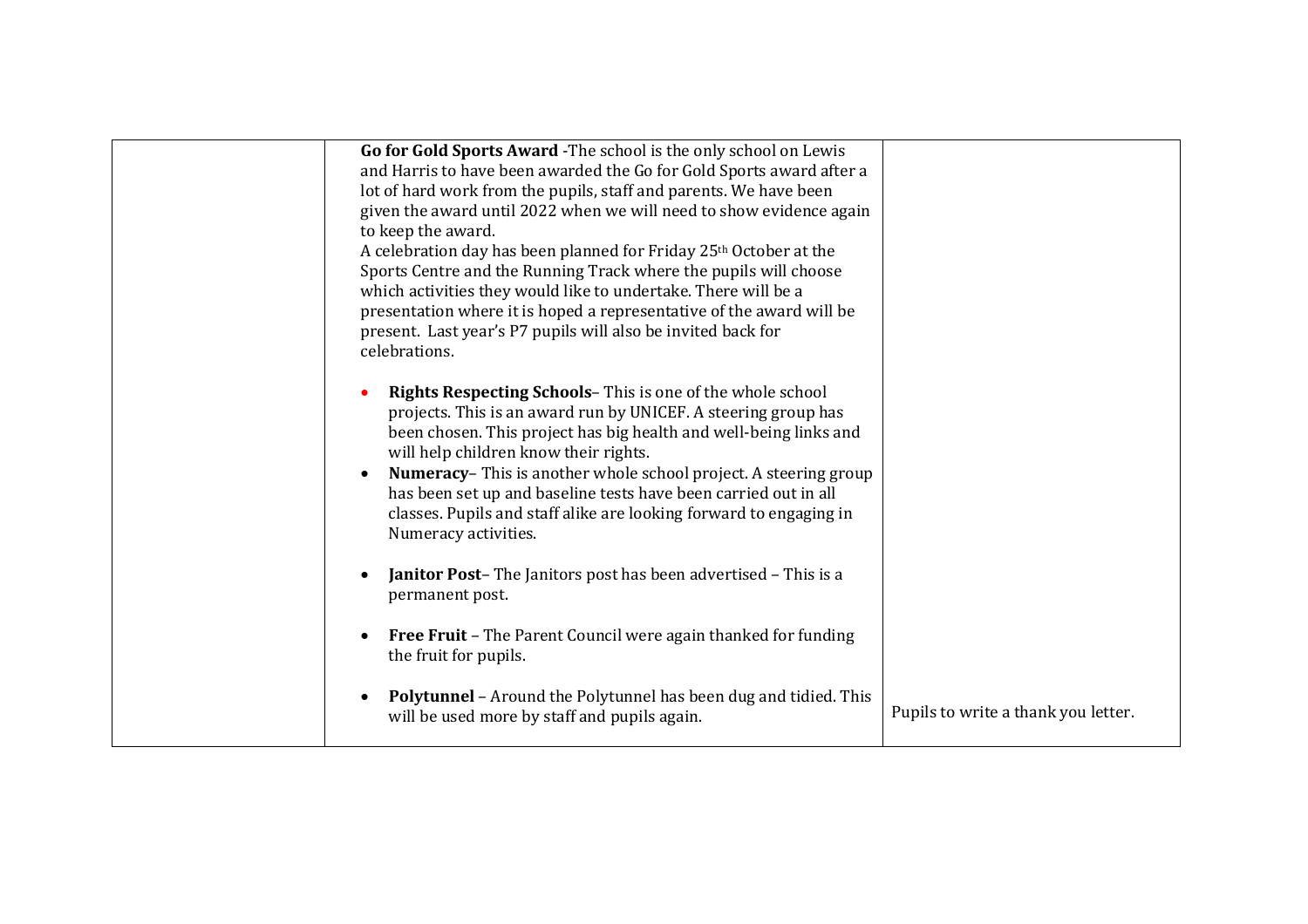|         | <b>Bonfire</b> - Use of croft for the Bonfire from Ealsaid and family has<br>been agreed. Pupils will write a thank you letter.<br>Whole school sponsored walk - took place on Friday with funds<br>going to Western Isles Cancer Care Initiative. Mairi thanked Claire<br>Campbell for joining on the walk - RBS donated £250 for the<br>charity.                                                                                                                                                                                                 |                                                                                                 |
|---------|----------------------------------------------------------------------------------------------------------------------------------------------------------------------------------------------------------------------------------------------------------------------------------------------------------------------------------------------------------------------------------------------------------------------------------------------------------------------------------------------------------------------------------------------------|-------------------------------------------------------------------------------------------------|
|         | October Holidays - will begin on Friday - schools return on<br>Thursday 24th October 2019.                                                                                                                                                                                                                                                                                                                                                                                                                                                         |                                                                                                 |
| 4. AOCB | Free Fruit - It was agreed this will continue. Sharon will speak to<br>$\bullet$<br>Mary Maclennan at Fas Fallan with regards to funding for fruit.                                                                                                                                                                                                                                                                                                                                                                                                | Sharon to contact Fas Fallon                                                                    |
|         | <b>Playground Markings - We have a quote for £3,200.00 to get the</b><br>€<br>ball court, hopscotch, snakes & ladders and chessboard to be<br>painted while the company are on the island. It would be another<br>£4,200 to get them up especially. It was agreed this will be<br>funded.                                                                                                                                                                                                                                                          | Sharon to speak to a contact in the<br>council regarding them doing the<br>painting and a cost. |
|         | <b>PA System - The school needs a whole new PA system. The</b><br>equipment they have is old. We have a quote for £2,200 for the<br>equipment. We would then need to add a rack and cages for<br>speakers to that amount. It was agreed that this was priority and<br>would be completed asap. It was also agreed that £1000 would be<br>taken from the gaelic fund to help cover this. The remaining total<br>would be taken out of the uniform account. David will order and<br>install the system. He will speak to CNES regarding containment. | David to order PA System & Install<br>after speaking with CNES.                                 |
|         | <b>Bonfire</b> – change of date to $8th$ November – will be advertised on<br>$\bullet$<br>Facebook, Group Call and Newsletter. An appeal for volunteers<br>will also be put out. A pan will be put in place at the next meeting.                                                                                                                                                                                                                                                                                                                   |                                                                                                 |